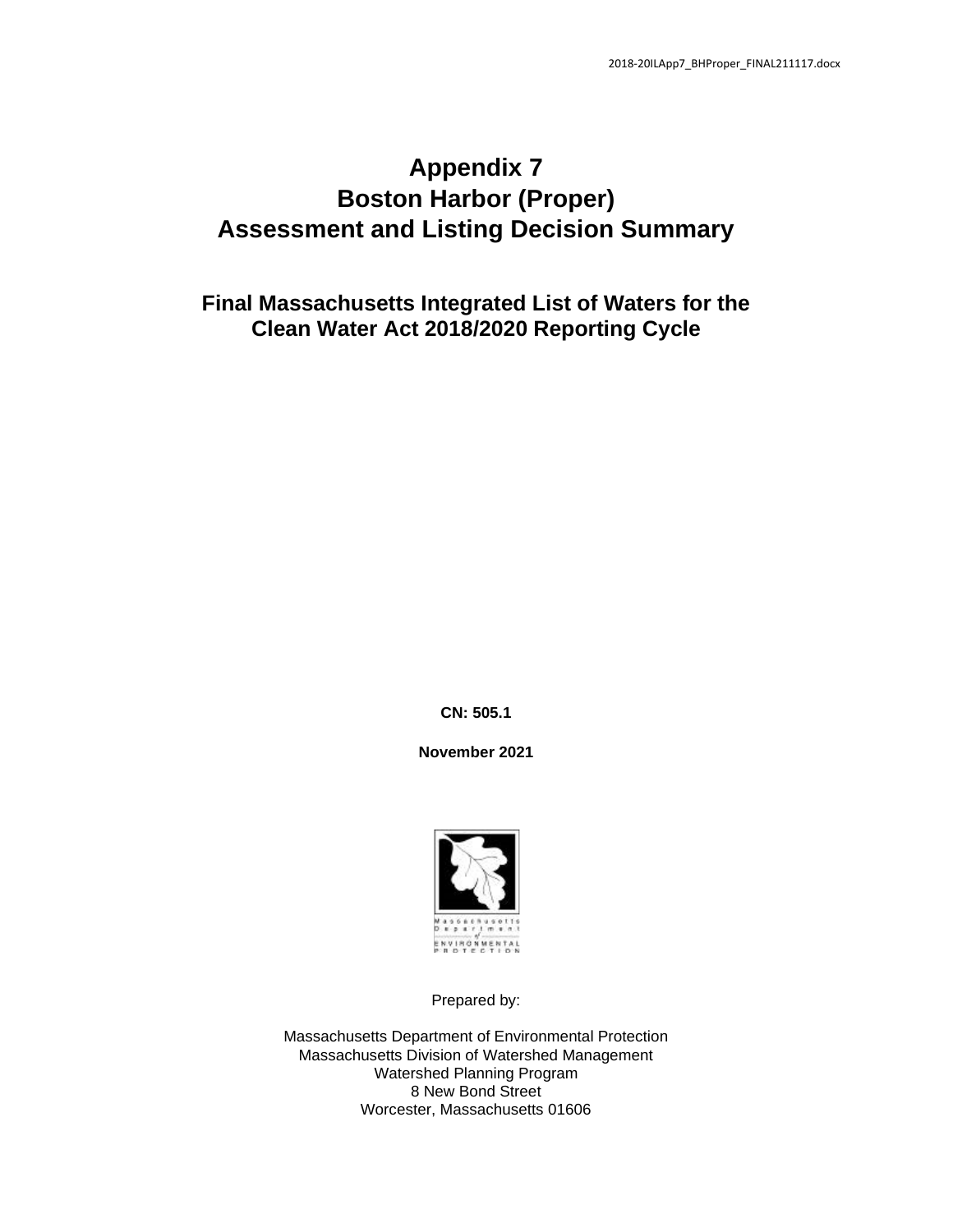### **Table of Contents**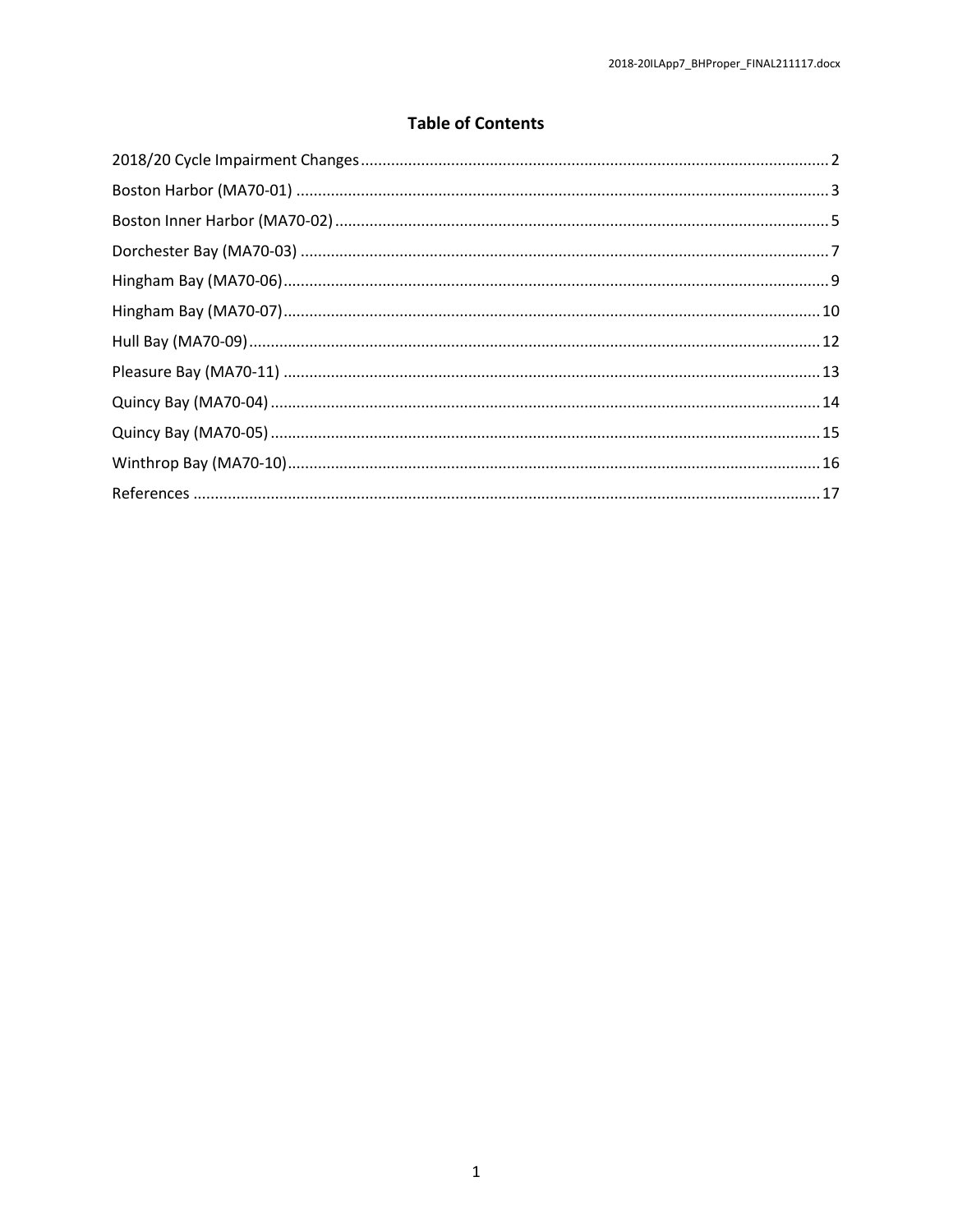|                      |         |                | 2018/20   |                                 |                       | Impairment     |
|----------------------|---------|----------------|-----------|---------------------------------|-----------------------|----------------|
|                      |         | <b>2016 AU</b> | <b>AU</b> |                                 | <b>ATTAINS Action</b> | Change         |
| Waterbody            | AU ID   | Category       | Category  | <b>Impairment</b>               | ID                    | <b>Summary</b> |
| <b>Boston Harbor</b> | MA70-01 | 5.             | 5.        | Fecal Coliform                  | R1_MA_2019_01         | Changed        |
| <b>Boston Inner</b>  | MA70-02 | 5.             | 5         | Enterococcus                    | R1 MA 2019 01         | Changed        |
| Harbor               |         |                |           |                                 |                       |                |
| <b>Boston Inner</b>  | MA70-02 | 5              | 5         | <b>Fecal Coliform</b>           | R1 MA 2019 01         | Changed        |
| Harbor               |         |                |           |                                 |                       |                |
| Dorchester Bay       | MA70-03 | 5              | 5         | Enterococcus                    | R1 MA 2019 01         | Changed        |
| Dorchester Bay       | MA70-03 | 5              | 5         | <b>Fecal Coliform</b>           | R1 MA 2019 01         | Changed        |
| Hingham Bay          | MA70-06 | 5              | 5         | <b>Fecal Coliform</b>           | R1 MA 2019 01         | Changed        |
| Hingham Bay          | MA70-07 | 5              | 5         | <b>Estuarine Bioassessments</b> |                       | Added          |
| Hingham Bay          | MA70-07 | 5              | 5         | <b>Fecal Coliform</b>           | R1_MA_2019_01         | Changed        |
| Hull Bay             | MA70-09 | 5              | 5         | <b>Estuarine Bioassessments</b> |                       | Added          |
| Hull Bay             | MA70-09 | 5              | 5         | Fecal Coliform                  | R1 MA 2019 01         | Changed        |
| Pleasure Bay         | MA70-11 | 5              | 5         | <b>Fecal Coliform</b>           | R1 MA 2019 01         | Changed        |
| Quincy Bay           | MA70-04 | 5              | 5         | Enterococcus                    | R1_MA_2019_01         | Changed        |
| Quincy Bay           | MA70-04 | 5              | 5         | <b>Fecal Coliform</b>           | R1 MA 2019 01         | Changed        |
| Quincy Bay           | MA70-05 | 5              | 5         | Enterococcus                    | R1 MA 2019 01         | Changed        |
| Quincy Bay           | MA70-05 | 5              | 5         | Fecal Coliform                  | R1 MA 2019 01         | Changed        |
| Winthrop Bay         | MA70-10 | 5              | 5         | Enterococcus                    | R1 MA 2019 01         | Changed        |
| Winthrop Bay         | MA70-10 | 5              | 5         | <b>Fecal Coliform</b>           | R1 MA 2019 01         | Changed        |

# <span id="page-2-0"></span>2018/20 Cycle Impairment Changes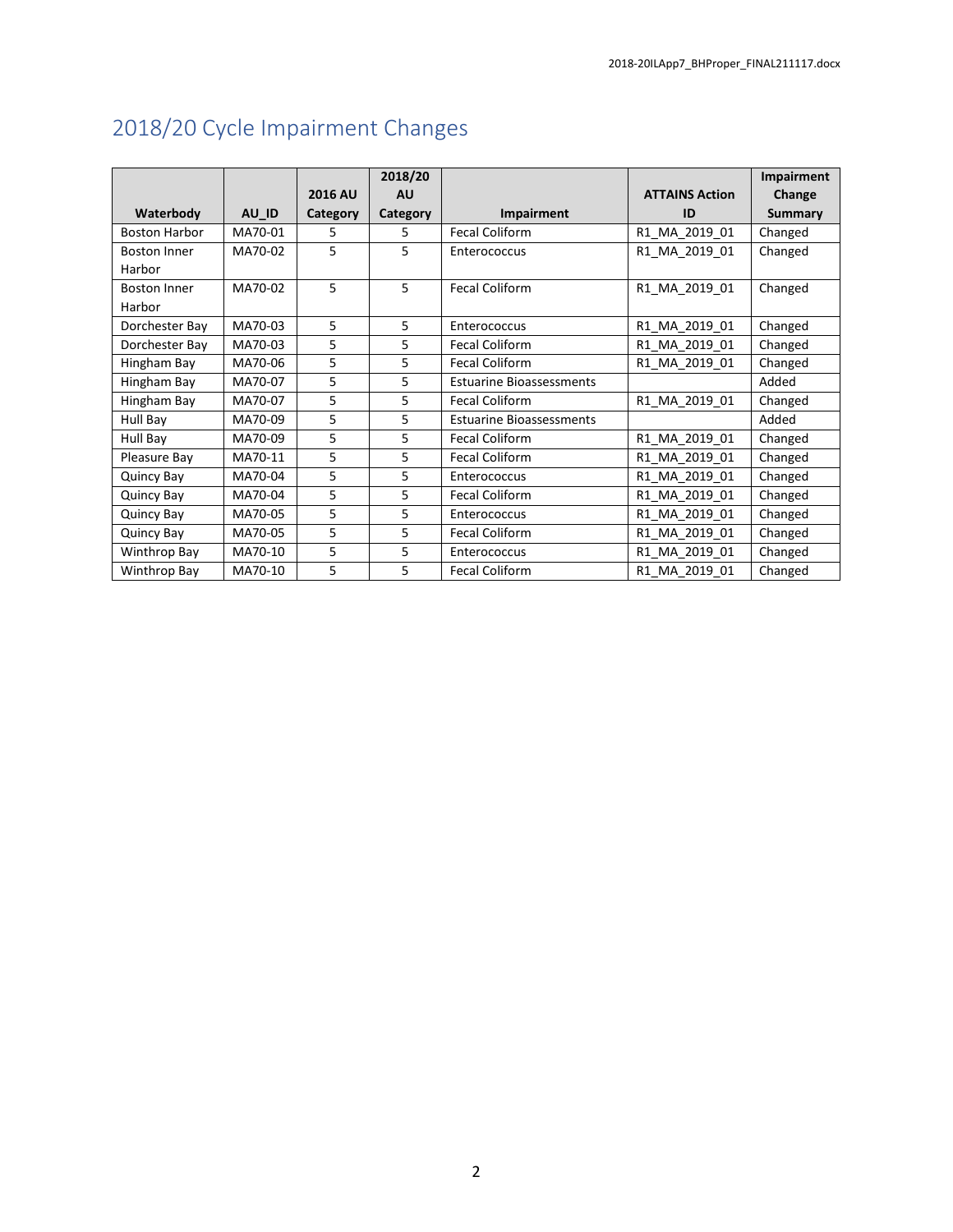# <span id="page-3-0"></span>Boston Harbor (MA70-01)

| Location:                        | The area defined by a line from the southerly tip of Deer Island to<br>Boston Lighthouse on Little Brewster Island, then south to Point<br>Allerton; across Hull and West guts; across the mouths of Quincy and |
|----------------------------------|-----------------------------------------------------------------------------------------------------------------------------------------------------------------------------------------------------------------|
|                                  | Dorchester bays, Boston Inner Harbor and Winthrop Bay (including                                                                                                                                                |
|                                  | President Roads and Nantasket Roads).                                                                                                                                                                           |
| <b>AU Type:</b>                  | <b>ESTUARY</b>                                                                                                                                                                                                  |
| <b>AU Size:</b>                  | <b>18.6 SQUARE MILES</b>                                                                                                                                                                                        |
| <b>Classification/Qualifier:</b> | SB: SFR                                                                                                                                                                                                         |

| <b>2016 AU</b> | 2018/20<br><b>AU</b> |                       |                          | Impairment<br>Change |
|----------------|----------------------|-----------------------|--------------------------|----------------------|
| Category       | Category             | Impairment            | <b>ATTAINS Action ID</b> | Summary              |
|                |                      | <b>Fecal Coliform</b> | R1 MA 2019 01            | Changed              |

#### **Fish, other Aquatic Life and Wildlife Use: Fully Supporting (Alert)**

Benthic macroinvertebrate sampling (and sediment analysis) has been conducted in Boston Harbor since 1991. In 2018 Sediment Profile Imaging was conducted at 27 stations, including 22 recon sites and five traditional stations (T01, T02, T03, T05A (S. of Deer Island & W. of Long Island), and T06 (adjacent to W. side of Peddocks Island)). Overall, after wastewater/sludge discharges were eliminated, total benthic abundance trended downward, species richness trended upward, as did evenness and diversity, with all measures levelling off in recent years. It was concluded that recently observed trends, including reduction of indicators of organic enrichment and increases in species diversity in recent years are consistent with benthic habitat recovery. Between 2017 and 2018 decreases in mean total abundance of macroinvertebrates were observed at T01, T02 & T03; but at T05A & T06 there was an increase. This variability in abundance is consistent with observations of the dominant taxa and is considered to be related more to normal physical disturbances than organic stress. Abundances of the sewage tracer bacterium "*Clostridium perfringens*" (normalized to percent fines) during 2018, were generally low and comparable across all monitoring stations, especially when compared to historic data. Water from Boston Harbor was collected north of the treatment plant and Nantasket Ave, in the locality of Stony Beach for use as diluent in the Hull WWTP acute WET tests. Survival (48hr) of *M. beryllina* exposed to harbor water between May 2010 and February 2019 was >75% during these tests (n=36). No acute whole effluent toxicity to *M. beryllina* was detected on composite treated effluent samples from the Hull WWTP (NPDES # MA0101231) between May 2010 and February 2019 (n= 31 valid tests) with all LC50 >100% and ANOEC=100% effluent). The MassDEP Eelgrass Mapping Project documented an increase eelgrass bed habitat in Boston Harbor between 1995 and 2017 from 0.03 miles2 to 0.30 miles2, respectively. From 2009-2018 MWRA staff conducted *in-situ* monitoring at five sites in Boston Harbor (044, 048, 065, 106, 141) and nutrient sampling at two (106: Long Island, green can #17, 141: N. of Peddocks Island, near Hull Gut). Depth at 106 and 141 ranged from 3.2 to 20.3m and 4.0 to 18.3m, respectively. DO concentrations at all five sites ranged from 5.3 to 12.9 mg/L (n=2290 including both surface and bottom measurements), saturation ranged from 65 to 145%. There were two years (2013 and 2014) with saturations >125% in >10% samples (three sites in 2013, two sites in 2014) but little evidence in other years. Temperature was as high as 23.89°C (n=1102) and pH ranged from 6.70 to 8.29SU (n=2282). Chlorophyll a concentrations ranged from 0.13 to 12.80µg/L (average 3.18µg/L, n=942) with concentrations >10µg/L in spring and winter months at both surface and bottom (17 times overall but at no time >10% of measurements). The seasonal average total nitrogen concentrations were all below 0.4mg/L at both sites (overall average 0.251mg/L, n=471), with year-round averages ranging from 0.076 to 0.469mg/L. The Aquatic Life Use for Boston Harbor is assessed as Fully Supporting based on the increase in eelgrass bed habitat, improved benthic community (increased diversity/richness), good DO and low nutrient levels. The Alert Status associated with fin erosion, bent fin ray and flounder liver disease at Deer Island Flats will be carried forward due to a lack of recent data.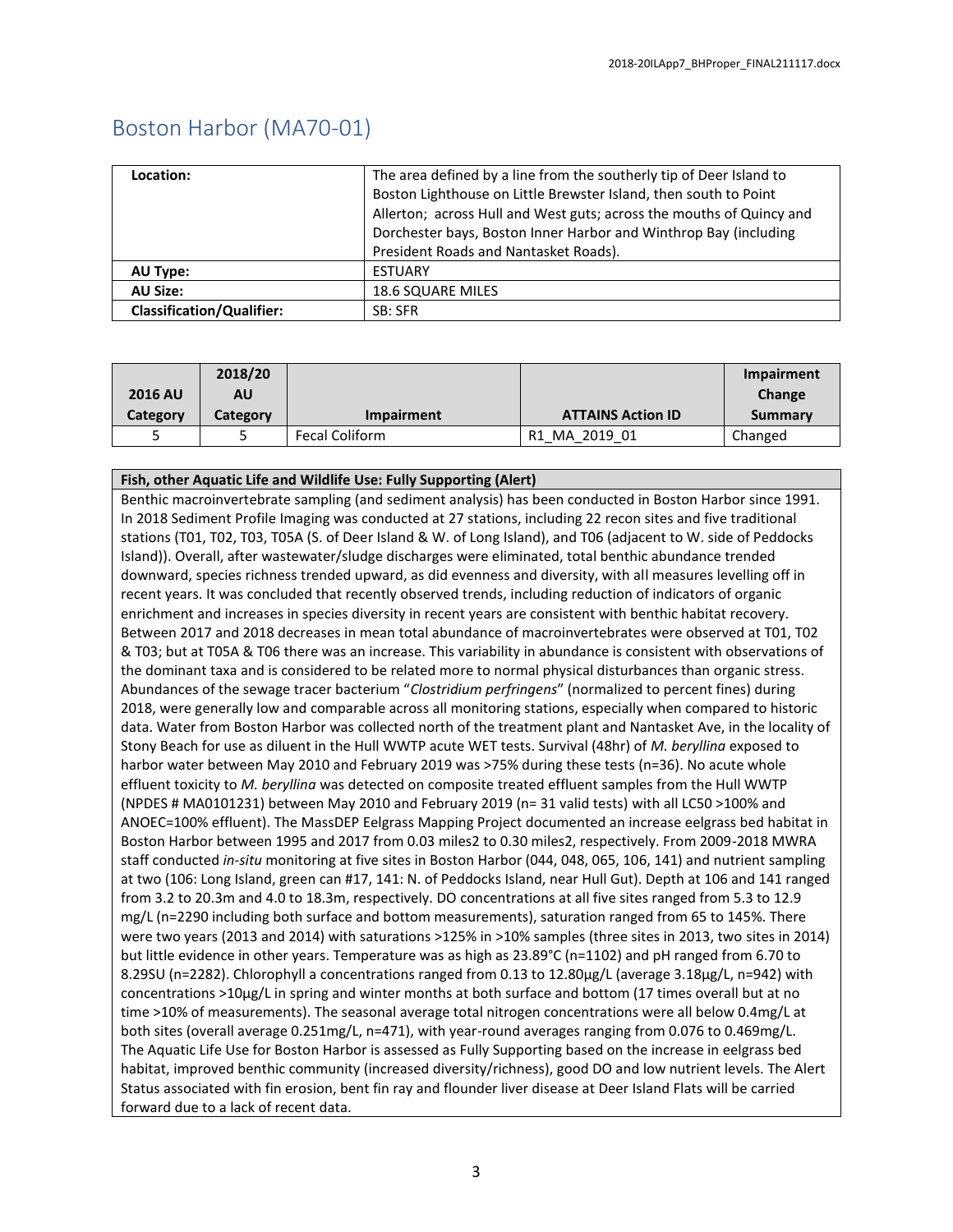| <b>2018/20 Delisted</b><br><b>Impairment</b> | <b>Delisting Reason</b>                     | <b>Delisting Comment</b>                                                                                                                                                                   |
|----------------------------------------------|---------------------------------------------|--------------------------------------------------------------------------------------------------------------------------------------------------------------------------------------------|
| <b>Fecal Coliform</b>                        | TMDL approved or<br>established by EPA (4a) | Impairment covered under TMDL: Pathogen TMDL for the<br>Boston Harbor, Weymouth-Weir, and Mystic Watersheds<br>(Report CN 157.1, approved 11/21/2018, ATTAINS Action<br>ID: R1 MA 2019 01) |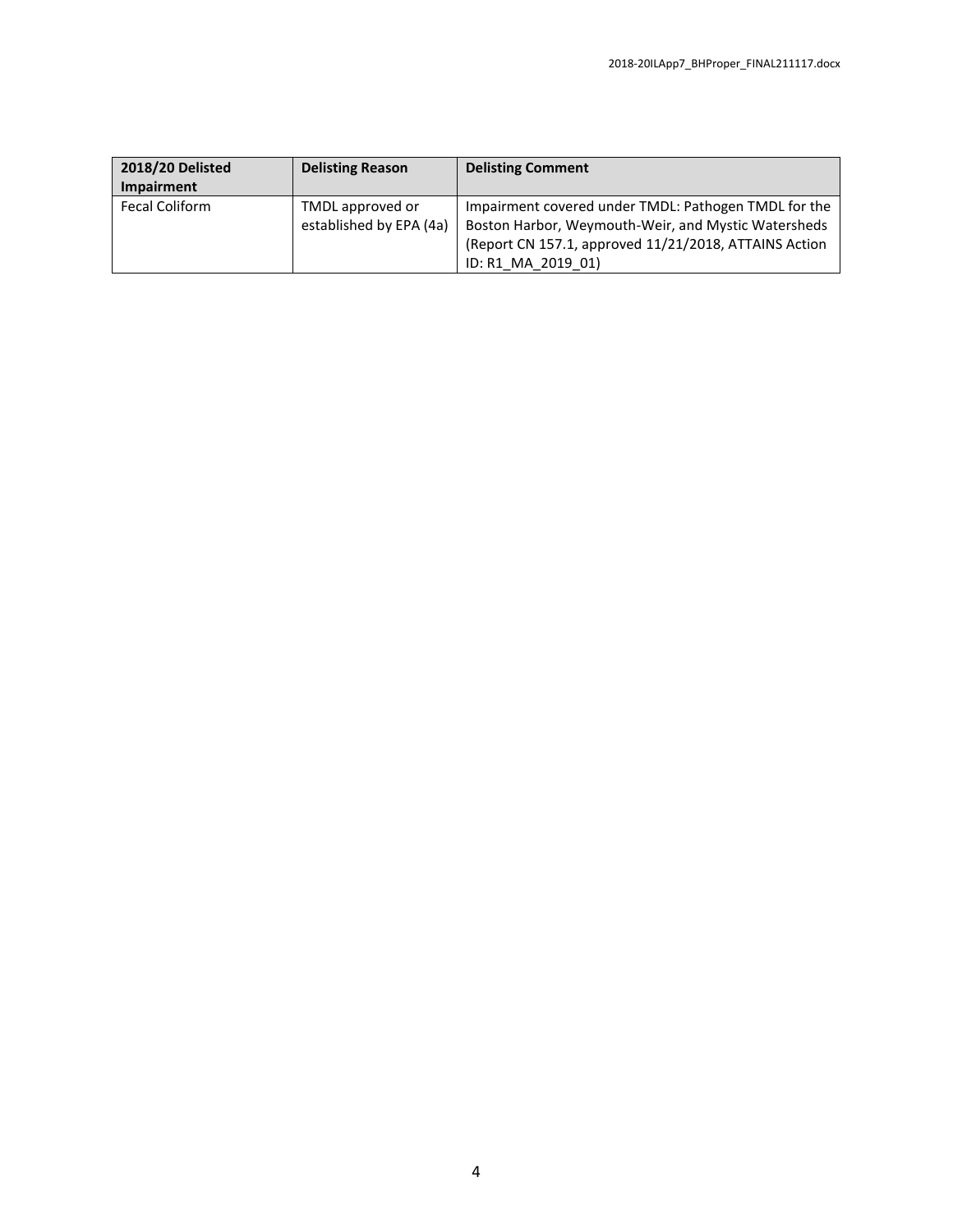### <span id="page-5-0"></span>Boston Inner Harbor (MA70-02)

| Location:                        | From the Mystic and Chelsea rivers, Chelsea/Boston, to the line      |  |
|----------------------------------|----------------------------------------------------------------------|--|
|                                  | between Governors Island and Fort Independence, Boston (East Boston) |  |
|                                  | (including Fort Point, Reserved and Little Mystic channels).         |  |
| AU Type:                         | <b>ESTUARY</b>                                                       |  |
| <b>AU Size:</b>                  | 2.56 SQUARE MILES                                                    |  |
| <b>Classification/Qualifier:</b> | SB(CSO): SFR                                                         |  |

| <b>2016 AU</b><br>Category | 2018/20<br><b>AU</b><br>Category | Impairment            | <b>ATTAINS Action ID</b> | Impairment<br>Change<br>Summary |
|----------------------------|----------------------------------|-----------------------|--------------------------|---------------------------------|
|                            |                                  | Enterococcus          | R1 MA 2019 01            | Changed                         |
|                            |                                  | <b>Fecal Coliform</b> | R1 MA 2019 01            | Changed                         |

**Fish, other Aquatic Life and Wildlife Use: Not Supporting (Alert)**

Benthic macroinvertebrate sampling (and sediment analysis) has been conducted in Boston Inner Harbor since 1991. In 2018 Sediment Profile Imaging was conducted at three stations, including two recon sites and one traditional station (C019- at the mouth of Fort Pt. Channel). Overall, the infauna assemblage is relatively "species poor" (avg 20 species per collection 2004-2018) with comparatively lower abundance compared to the rest of the Harbor. However, it was noted that despite decreasing values in some recent years, diversity measures have remained among the highest observed to date. In addition, although *C. perfringens* counts (C019) have not remained consistently below historical averages, recent counts are generally lower than the 2007-2009 peak. Survival of *M. bahia and M. beryllina* exposed (48 hours or 7-day) to water collected from four sites in Boston Inner Harbor as part of whole effluent toxicity (WET) tests conducted for Gillette Co. (2013, 2014, 2016-2018), Logan Int. Airport (2008-2011), Logan Int. Airport Fire Training Facility (2017, 2019) and New England Aquarium (2010, 2012) were >93%. WET tests were also conducted for these facilities and the Boston Water and Sewer Commission (BWSC) CSO Outfall 215 and Prison Point CSO Treatment Facility Outfall 203. With only a few exceptions toxicity has not been detected. From 2009-2018 MWRA staff conducted *in-situ* monitoring at 10 sites in Boston Inner Harbor (014, 015, 018, 019, 022, 024, 075, 138, 154, 178) and nutrient sampling at two (024: Mouth of Inner Harbor, red buoy 10 and 138: Fort Point Channel mouth, off New England Aquarium). Depth at station 024 and 138 ranged from 4.1 to 18m and 6.2 to 18.3m, respectively. DO ranged from 1.3 to 16.5mg/L between 2009 and 2018 at the 10 sites sampled in Boston Inner Harbor (n=5639 including both surface and bottom measurements). However, in the last five years (2014 through 2018), only 24 of 2512 measurements (<0.01%) were <5.0mg/L, with all but four of these measurements in the two innermost Fort Point Channel sites (075: Fort Pt Channel, Broadway with 17 measurements (10 days) <5.0mg/L (minimum 3.7mg/L in the last five years) and 018: Fort Pt Channel, Summer St. with 3 measurements (3 days) <5.0mg/L (minimum 4.2mg/L). DO % saturation ranged from 17 to 184% (n=6539); 23 measurements were above 125% in the last five years (n=2512) (all in 2014 and 2015) with no measurements >125% in last three years (2016-2018). The maximum temperature was 26.43°C (Jun-Sep avg 17.46°C, n=2857) and pH ranged from 6.15 to 8.66SU (six times <6.5 and once >8.3, n=5660). Chlorophyll *a* concentrations ranged from 0.13 to 21.3µg/ (avg 3.57µg/L, n=946). There was a total of 18 measurements above 10µg/L (~2% of the samples with only six above 10µg/L in the last three years). The seasonal avg TN concentrations were below 0.4mg/L at both sites (overall avg 0.349mg/L, n=468), with year-round averages ranging from 0.150 to 0.883mg/L. The Aquatic Life Use of Boston Inner Harbor (MA70-02) will continue to be assessed as Not Supporting with the

DO impairment being carried forward despite the generally good water quality and fairly stable, although with lower species richness than other Boston Harbor monitoring locations, macroinvertebrate community. The DO impairment is being carried forward because of the very infrequent excursion of criteria in the two innermost Fort Point Channel sites although the rest of the Inner Boston Harbor AU area has consistently met criteria. The alerts for occasional indications of enrichment (i.e., supersaturation, elevated chlorophyll a concentrations,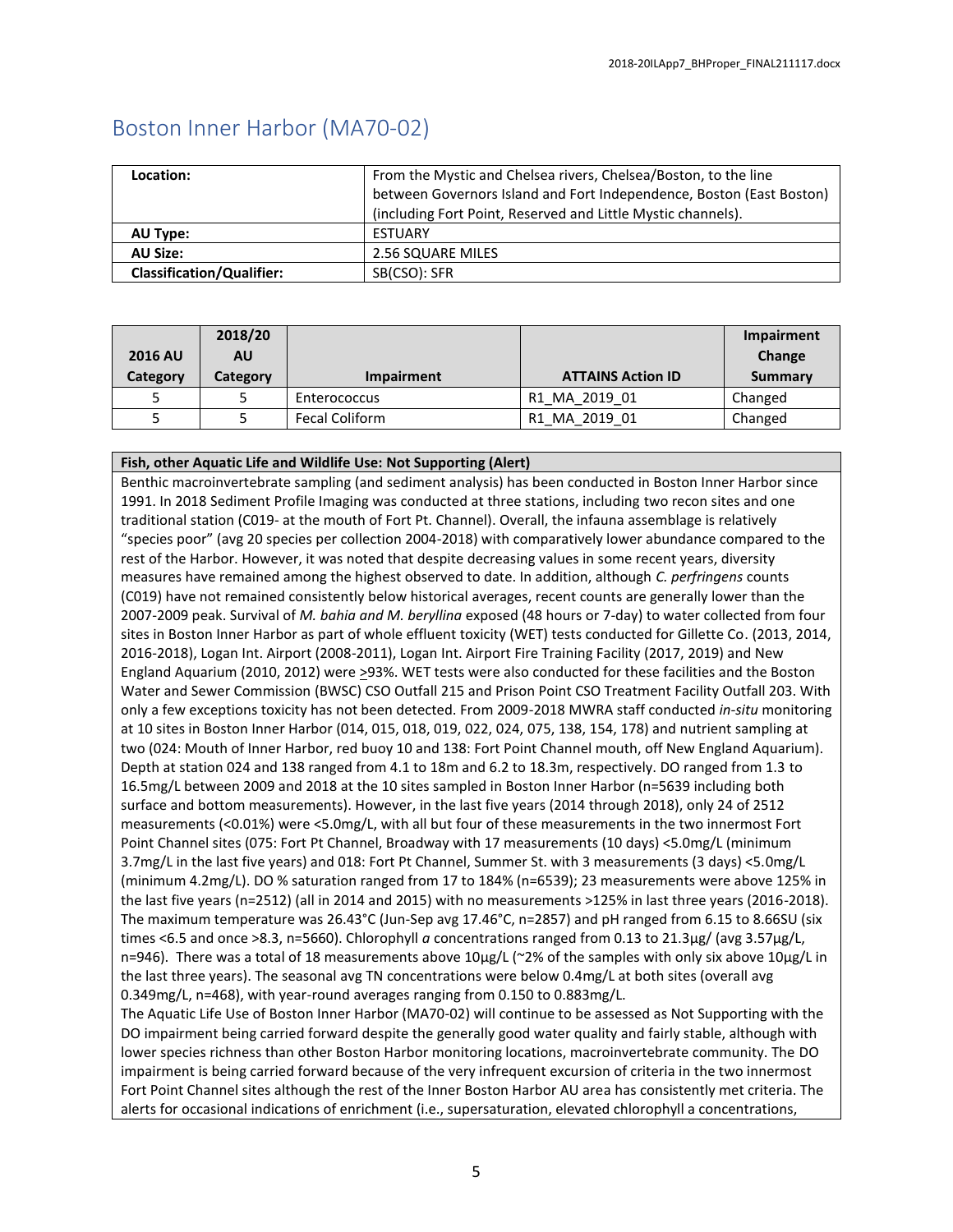slightly elevated TN concentration) are being removed based on the very few samples indicative of problems in the last three years (2016 through 2018). The alert for degraded sediment quality at the mouth of Fort Point Channel is being carried forward due to a lack of recent data and in acknowledgement of the relatively low macroinvertebrate species richness.

| 2018/20 Delisted      | <b>Delisting Reason</b> | <b>Delisting Comment</b>                              |
|-----------------------|-------------------------|-------------------------------------------------------|
| <b>Impairment</b>     |                         |                                                       |
| Enterococcus          | TMDL approved or        | Impairment covered under TMDL: Pathogen TMDL for the  |
|                       | established by EPA (4a) | Boston Harbor, Weymouth-Weir, and Mystic Watersheds   |
|                       |                         | (Report CN 157.1, approved 11/21/2018, ATTAINS Action |
|                       |                         | ID: R1 MA 2019 01)                                    |
| <b>Fecal Coliform</b> | TMDL approved or        | Impairment covered under TMDL: Pathogen TMDL for the  |
|                       | established by EPA (4a) | Boston Harbor, Weymouth-Weir, and Mystic Watersheds   |
|                       |                         | (Report CN 157.1, approved 11/21/2018, ATTAINS Action |
|                       |                         | ID: R1_MA_2019 01)                                    |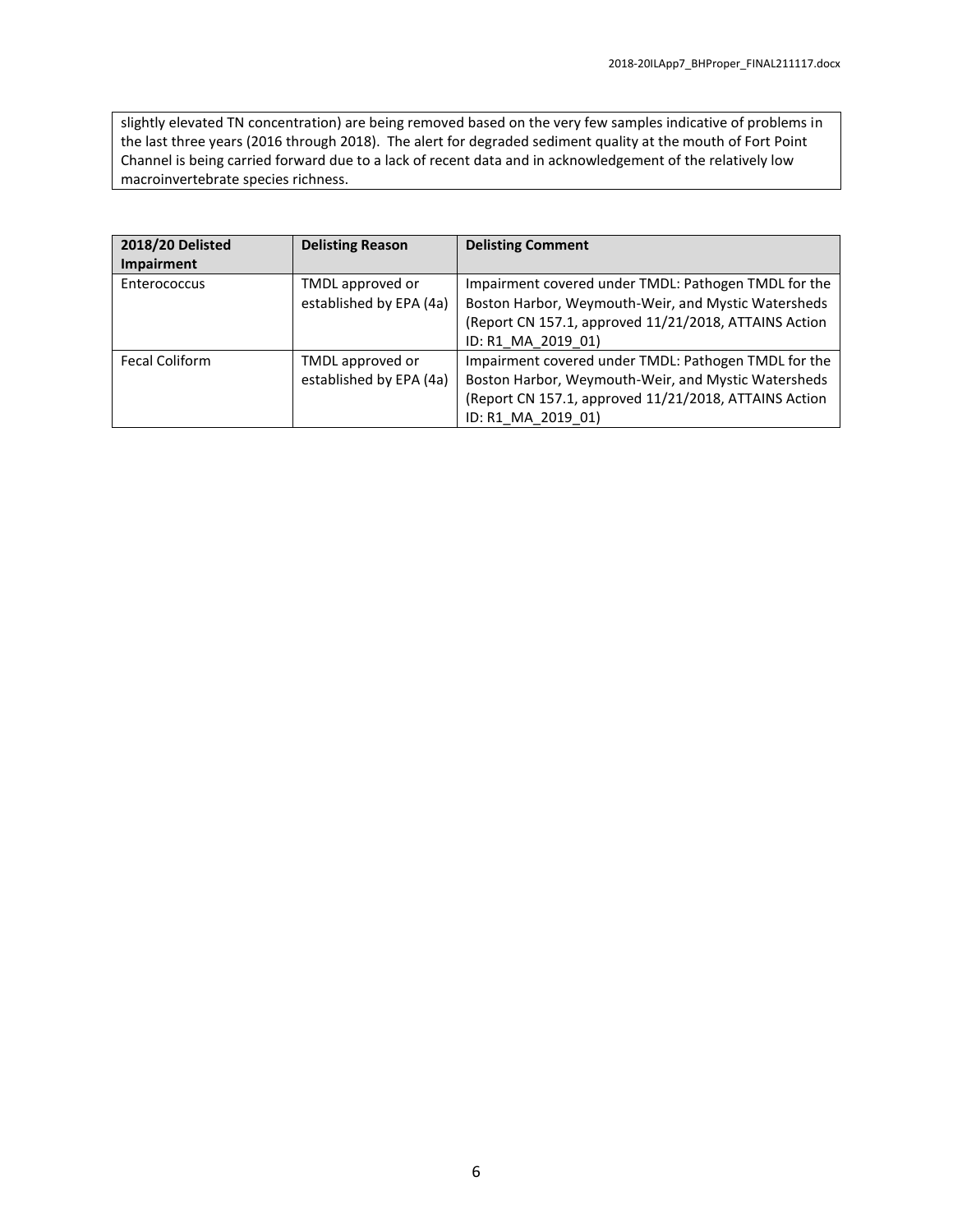### <span id="page-7-0"></span>Dorchester Bay (MA70-03)

| Location:                        | From the mouth of the Neponset River, Boston/Quincy to the line<br>between Head Island and the north side of Thompson Island and the<br>line between the south point of Thompson Island, Boston and Chapel |
|----------------------------------|------------------------------------------------------------------------------------------------------------------------------------------------------------------------------------------------------------|
|                                  | Rocks, Quincy.                                                                                                                                                                                             |
| AU Type:                         | <b>ESTUARY</b>                                                                                                                                                                                             |
| <b>AU Size:</b>                  | 3.46 SQUARE MILES                                                                                                                                                                                          |
| <b>Classification/Qualifier:</b> | SB: SFR, CSO                                                                                                                                                                                               |

| <b>2016 AU</b><br>Category | 2018/20<br><b>AU</b><br>Category | Impairment            | <b>ATTAINS Action ID</b> | Impairment<br>Change<br>Summary |
|----------------------------|----------------------------------|-----------------------|--------------------------|---------------------------------|
| 5                          |                                  | Enterococcus          | R1 MA 2019 01            | Changed                         |
| 5                          |                                  | <b>Fecal Coliform</b> | R1 MA 2019 01            | Changed                         |

#### **Fish, other Aquatic Life and Wildlife Use: Fully Supporting**

Benthic macroinvertebrate sampling (and sediment analysis) has been conducted in Dorchester Bay since 1991. In 2018 Sediment Profile Imaging was conducted at six stations, including five reconnaissance and the one traditional station (T04-Savin Hill Cove). The site is in a depositional area and is characterized by fine-grained sediments comprised almost entirely silt and clay. Station T04 has consistently supported comparatively the lowest species richness during the 2011-2018 timeframe, with moderate total abundance and low species richness (dominated by *S. benedicti*). MWRA staff also noted that abundances of the sewage tracer bacterium "*Clostridium perfringens*" (normalized to percent fines) at T04 were variable from 2008 to 2018; but while showing a slight increase in 2018 from the previous year, were still low compared to historic data. No eelgrass bed habitat is present. From 2009 - 2018 MWRA staff conducted *in-situ* monitoring at seven sites in Dorchester Bay (033, 036, 038, 039, 040, 084, 140) and nutrient sampling at two (038: North Dorchester Bay, 140: South Dorchester Bay, near Columbia Point and Savin Hill Cove). Depth at 038 and 140 ranged from 1.5 to 9.0m and 2.2 to 12.3m, respectively. DO at all seven sites ranged from 3.3 to 15.2mg/L (n=3686 including both surface and bottom measurements) but was <5.0mg/L in only four samples (two surface and bottom) on 28 May 2009. Saturation was >125% in >10% of measurements at two sites (036 and 040) in 2013 and 2014 but otherwise good at all sites in all years. The maximum temperature was 25.7°C (n=3678) and pH ranged from 6.63 to 8.62 SU (n=3686, just once >8.3SU). Chlorophyll a concentrations ranged from 0.17 to 68.10µg/L (average 4.30µg/L, n=942) with concentrations >10µg/L in 2014 and 2015 at station 038 and between 2013 and 2016 at site 140. The seasonal average total nitrogen concentrations did not exceed 0.4mg/L in any year at station 038 but was slightly above 0.4mg/L at station 140 (maximum of 0.427mg/L) in 4 of the 10 sample years (2009, 2011, 2013, and 2017). The year-round total nitrogen averages ranged from 0.165 to 0.985mg/L (overall average 0.353mg/L (n=469). No additional data/information (impingement/entrainment) was available for the UMass Boston power plant in the vicinity of Columbia Point Peninsula/Savin Hill Cove. The Aquatic Life Use of Dorchester Bay (MA70-03) is assessed as Fully Supporting due to the generally good

water quality and fairly stable, although with lower species richness than other Boston Harbor monitoring locations, macroinvertebrate community. The alert for degraded sediment quality is being carried forward due to a lack of recent data and in acknowledgement of the relatively low macroinvertebrate species richness in the bay.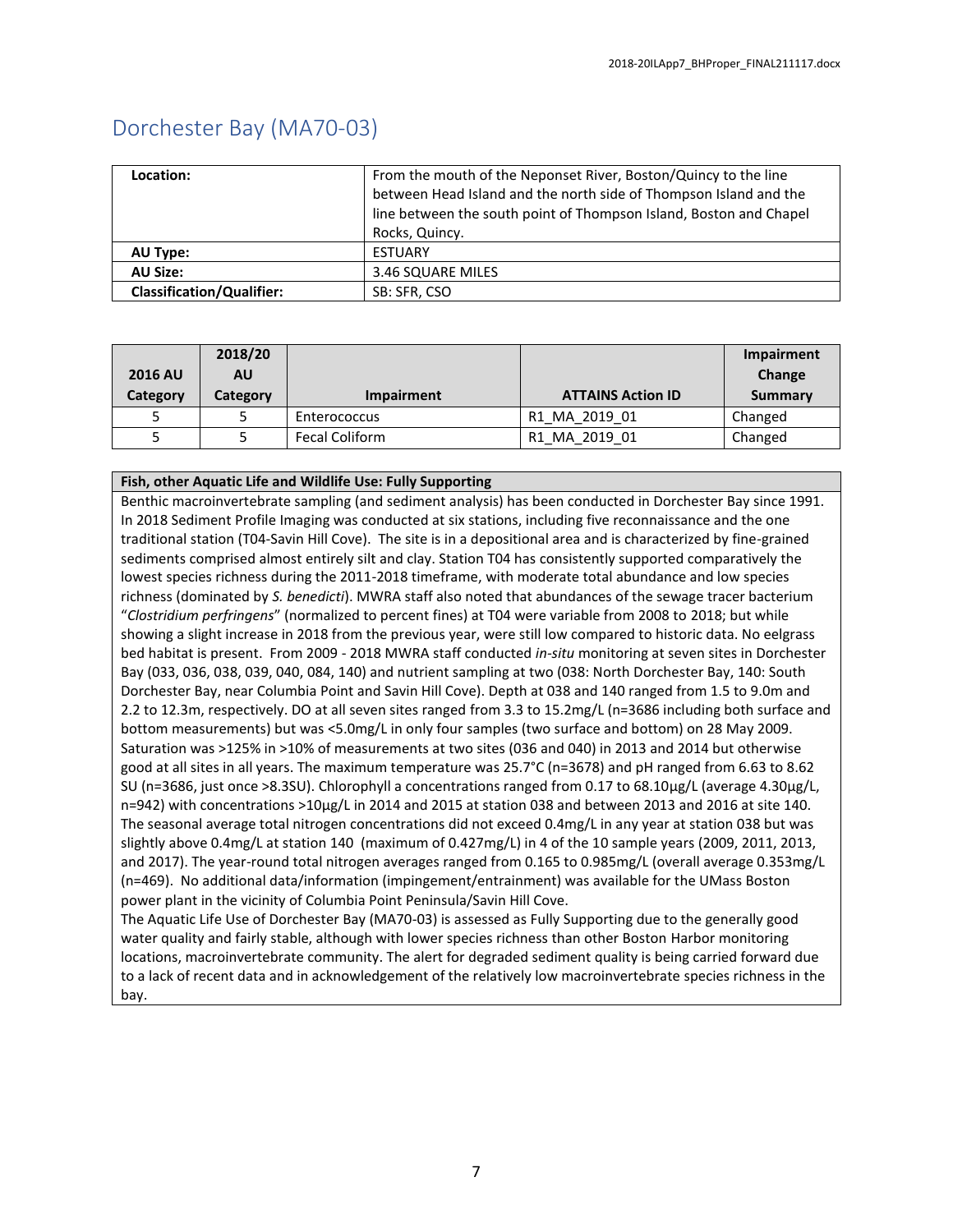| 2018/20 Delisted      | <b>Delisting Reason</b> | <b>Delisting Comment</b>                              |
|-----------------------|-------------------------|-------------------------------------------------------|
| <b>Impairment</b>     |                         |                                                       |
| Enterococcus          | TMDL approved or        | Impairment covered under TMDL: Pathogen TMDL for the  |
|                       | established by EPA (4a) | Boston Harbor, Weymouth-Weir, and Mystic Watersheds   |
|                       |                         | (Report CN 157.1, approved 11/21/2018, ATTAINS Action |
|                       |                         | ID: R1 MA 2019 01)                                    |
| <b>Fecal Coliform</b> | TMDL approved or        | Impairment covered under TMDL: Pathogen TMDL for the  |
|                       | established by EPA (4a) | Boston Harbor, Weymouth-Weir, and Mystic Watersheds   |
|                       |                         | (Report CN 157.1, approved 11/21/2018, ATTAINS Action |
|                       |                         | ID: R1 MA 2019 01)                                    |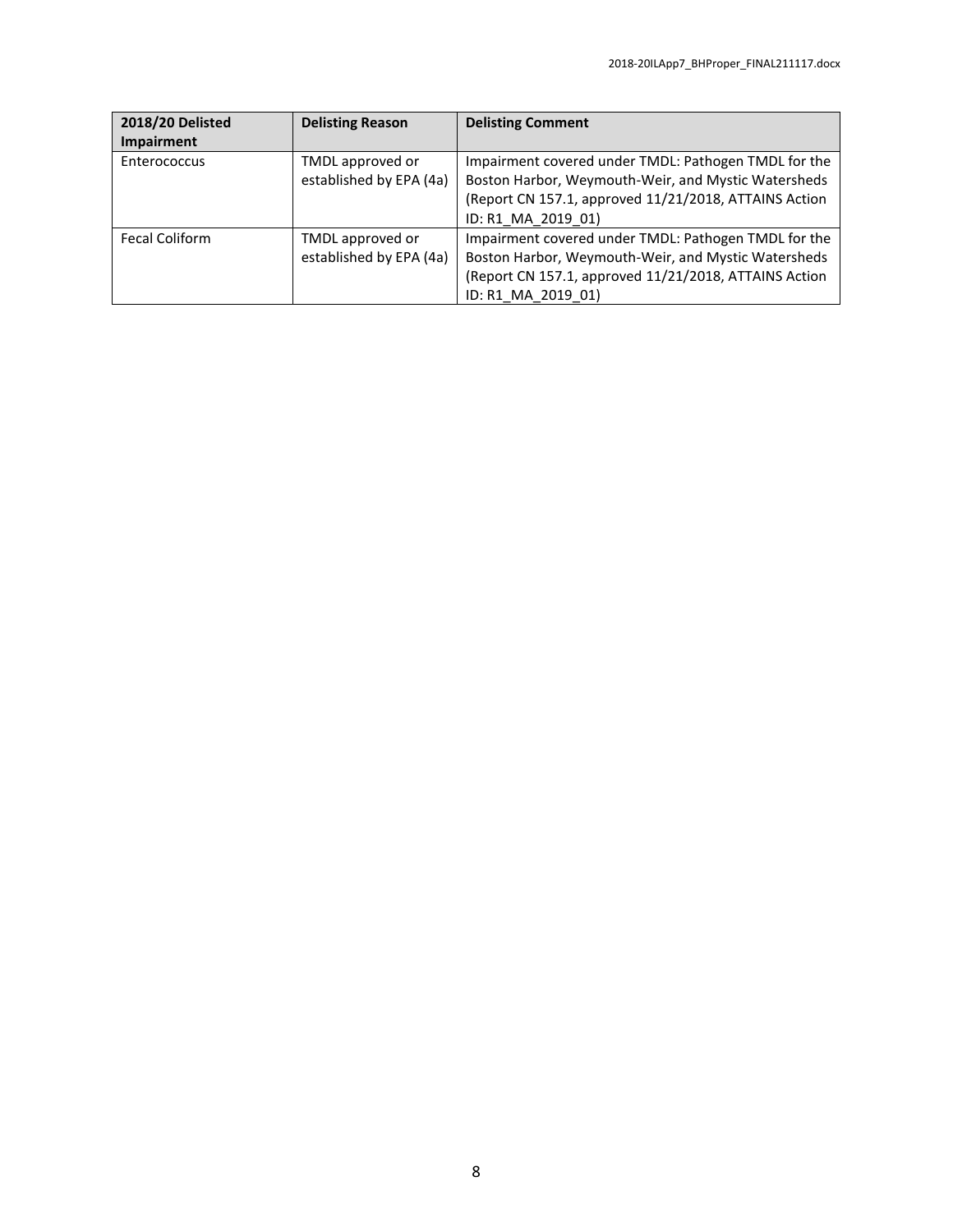### <span id="page-9-0"></span>Hingham Bay (MA70-06)

| Location:                        | The area north of the mouth of the Weymouth Fore River extending on<br>the west along the line between Nut Island and the south point of West<br>Head, and on the east side along a line from Prince Head just east of Pig<br>Rock to the mouth of the Weymouth Fore River (midway between |
|----------------------------------|--------------------------------------------------------------------------------------------------------------------------------------------------------------------------------------------------------------------------------------------------------------------------------------------|
|                                  | Lower Neck and Manot Beach), Quincy.                                                                                                                                                                                                                                                       |
| <b>AU Type:</b>                  | <b>ESTUARY</b>                                                                                                                                                                                                                                                                             |
| <b>AU Size:</b>                  | 0.96 SQUARE MILES                                                                                                                                                                                                                                                                          |
| <b>Classification/Qualifier:</b> | SB: SFR                                                                                                                                                                                                                                                                                    |

| <b>2016 AU</b> | 2018/20<br>AU |                       |                          | Impairment<br>Change |
|----------------|---------------|-----------------------|--------------------------|----------------------|
| Category       | Category      | Impairment            | <b>ATTAINS Action ID</b> | Summary              |
|                |               | <b>Fecal Coliform</b> | MA 2019 01<br>R1         | Changed              |

#### **Fish, other Aquatic Life and Wildlife Use: Fully Supporting**

Between 2009 and 2018 MWRA staff conducted *in-situ* monitoring at one station (080: Hingham Bay, Quincy Yacht Club - red nun #2) in this Hingham Bay AU (MA70-06). Depth at this site ranged from 1.5 to 12.7m. Dissolved oxygen (DO) was good ranging from 5.3 and 12.4mg/L (n=439, including both surface and bottom measurements). DO% saturation ranged from 66.3 to 134.2% and was slightly elevated (>125%) on only five days (8 of 439 measurements). The maximum temperature measured was 22.7°C (n=256) and pH ranged from 7.2 to 8.2SU (n=439).

The Aquatic Life Use for this Hingham Bay AU (MA70-06) is assessed as Fully Supporting based on the *in-situ*  sampling data conducted by MRWA staff between 2009 and 2018 that were indicative of generally good conditions.

| <b>2018/20 Delisted</b><br>Impairment | <b>Delisting Reason</b>                     | <b>Delisting Comment</b>                                                                                                                                                                   |
|---------------------------------------|---------------------------------------------|--------------------------------------------------------------------------------------------------------------------------------------------------------------------------------------------|
| <b>Fecal Coliform</b>                 | TMDL approved or<br>established by EPA (4a) | Impairment covered under TMDL: Pathogen TMDL for the<br>Boston Harbor, Weymouth-Weir, and Mystic Watersheds<br>(Report CN 157.1, approved 11/21/2018, ATTAINS Action<br>ID: R1 MA 2019 01) |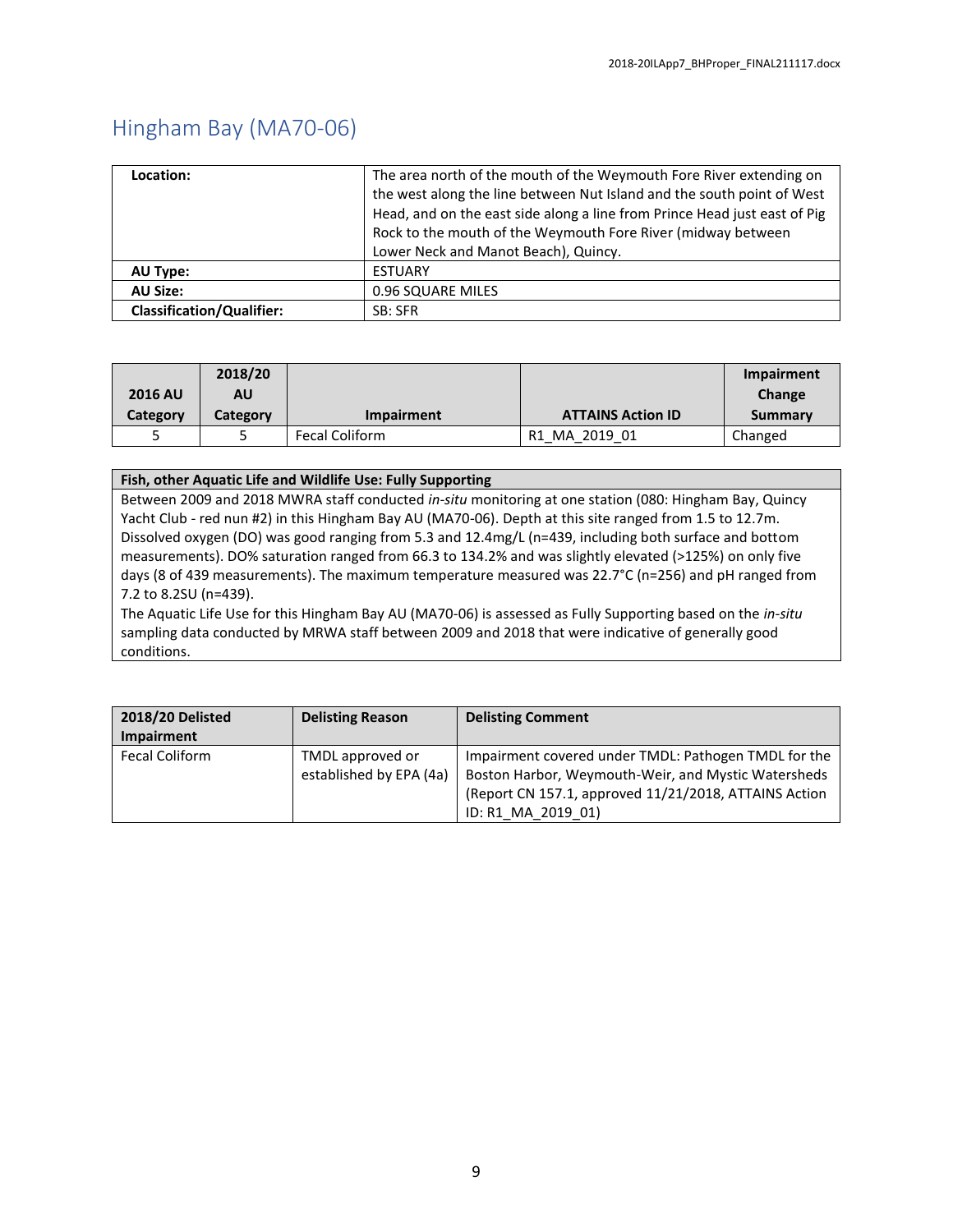# <span id="page-10-0"></span>Hingham Bay (MA70-07)

| Location:                        | The area defined between Peddocks Island and Windmill Point; from<br>Windmill Point southeast to Bumkin Island; from Bumkin Island<br>southeast to Sunset Point; from Sunset Point across the mouth of the<br>Weir River to Worlds End; from Worlds End across the mouth of<br>Hingham Harbor to Crow Point; from Beach Lane, Hingham across the |
|----------------------------------|--------------------------------------------------------------------------------------------------------------------------------------------------------------------------------------------------------------------------------------------------------------------------------------------------------------------------------------------------|
|                                  | mouth of the Weymouth Back River to Lower Neck; and from Lower<br>Neck midway across the mouth of the Weymouth Fore River.                                                                                                                                                                                                                       |
| <b>AU Type:</b>                  | <b>ESTUARY</b>                                                                                                                                                                                                                                                                                                                                   |
| <b>AU Size:</b>                  | 4.8 SQUARE MILES                                                                                                                                                                                                                                                                                                                                 |
| <b>Classification/Qualifier:</b> | SB: SFR                                                                                                                                                                                                                                                                                                                                          |

| <b>2016 AU</b><br>Category | 2018/20<br><b>AU</b><br>Category | Impairment                      | <b>ATTAINS Action ID</b> | Impairment<br>Change<br>Summary |
|----------------------------|----------------------------------|---------------------------------|--------------------------|---------------------------------|
|                            |                                  | <b>Estuarine Bioassessments</b> |                          | Added                           |
|                            |                                  | <b>Fecal Coliform</b>           | R1 MA 2019 01            | Changed                         |

### **Fish, other Aquatic Life and Wildlife Use: Not Supporting**

Benthic macroinvertebrate sampling (and sediment analysis) has been conducted in Boston Harbor since 1991. In 2018 Sediment Profile Imaging was conducted at 12 reconnaissance stations and one traditional station (T08 just Northwest of Bumpkin Island adjacent to Hull Bay), in this Hingham Bay AU (MA70-07). Sediments at this site consisted primarily of sand and gravel. This site was generally found to be one of the most species-rich stations in Boston Harbor from 2011 through 2018. Between 2017 and 2018 there was a decrease in mean total abundance of macroinvertebrates though was within the range observed in recent years. It was also noted that the variability in abundance, consistent with observations of the dominant taxa, were related more to normal physical disturbances than organic stress. MWRA also noted that abundances of the sewage tracer bacterium "*Clostridium perfringens*" at T08 were variable from 2008 to 2018; but while showing a peak in 2016 (an artifact of normalizing the counts by percent fine sediments), overall concentrations have remained lower during the past decade than those reported during the 1990s. Eelgrass is considered a sentinel species for embayment health. In 1995 MassDEP's Eelgrass Mapping Project found that ~5.6% of this Hingham Bay AU (MA70-07) had eelgrass bed habitat (~0.04923mi<sup>2</sup>). In 2013 the size of eelgrass beds was less (0.00434mi<sup>2</sup>), despite a small rebound in 2007 but no eelgrass bed habitat was documented in 2017. From 2009-2018 MWRA staff conducted *in-situ* monitoring and nutrient sampling at one station (site 124: Crow Point Flats) within this Hingham Bay AU (MA70-07). Depth ranged from 0.1 to 7.5m. DO was good (range 7.1 to 13.2mg/L (n=348, including both surface and bottom measurements). DO% saturation ranged from 80.1 to 132%, rarely above >125% (one day each in April 2013 and July 2014). The maximum temperature was 22.73°C (n=122) and pH ranged from 7.5to 8.2SU (n=348). Chlorophyll *a* concentrations ranged from 0.58 to 16.0µg/L (average 3.99µg/L, n=348) with concentrations >10µg/L in >10% of measurements in 2017 only (in both surface and bottom samples). Seasonal average total nitrogen concentrations were all below 0.4mg/L (overall average 0.25mg/L (n=173) with yearround averages ranging from 0.154 to 0.385mg/L.

The Aquatic Life Use for this Hingham Bay AU (MA70-07) is assessed as Not Supporting due the complete loss of eelgrass bed habitat between 1995 and 2017 so the Estuarine Bioassessments Impairment is being added. The former alert for eelgrasss bed habitat loss is no longer needed. The other benthic and water quality data collected by MRWA between 2009 and 2018 were indicative of generally good conditions.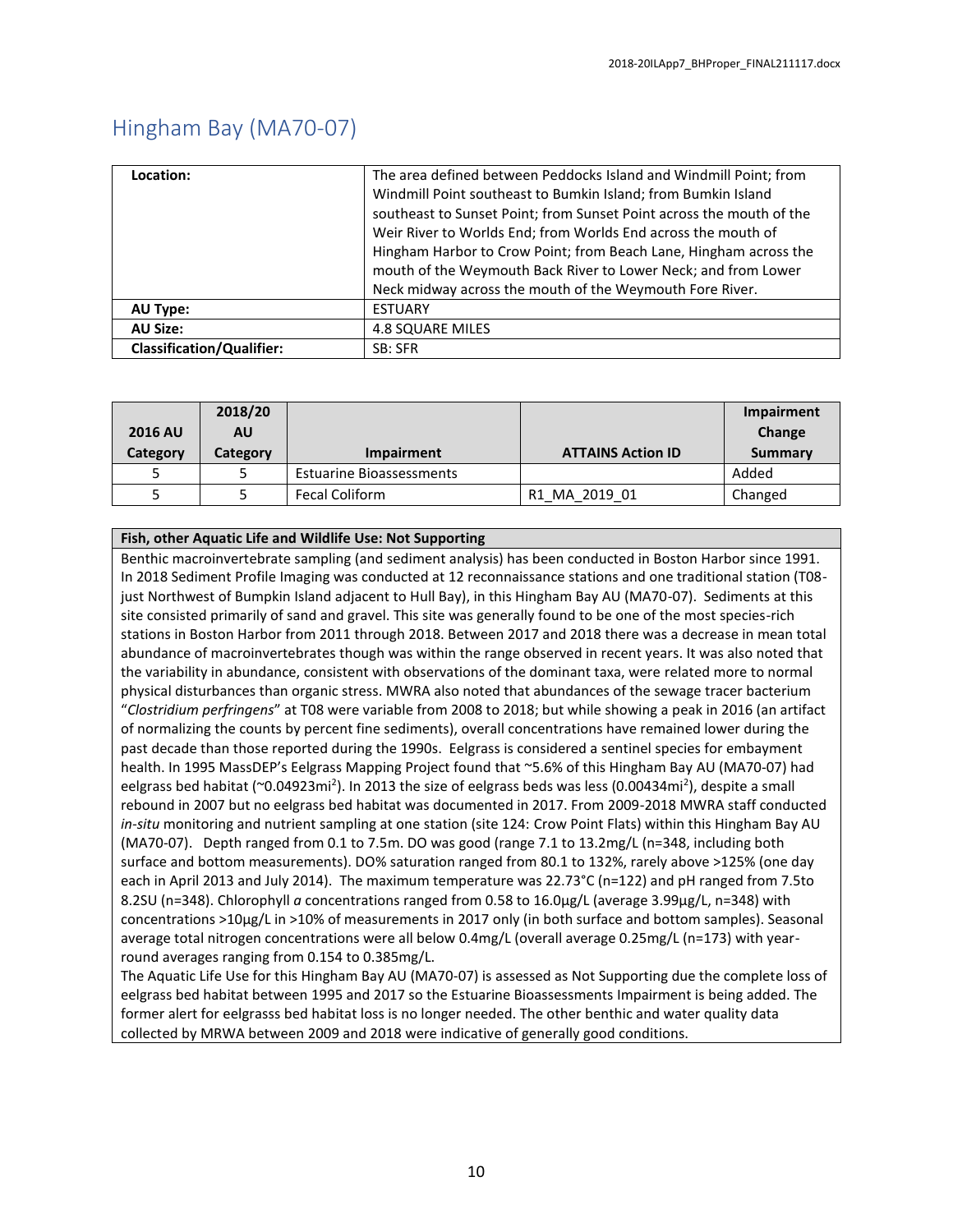| <b>2018/20 Delisted</b> | <b>Delisting Reason</b> | <b>Delisting Comment</b>                              |
|-------------------------|-------------------------|-------------------------------------------------------|
| Impairment              |                         |                                                       |
| <b>Fecal Coliform</b>   | TMDL approved or        | Impairment covered under TMDL: Pathogen TMDL for the  |
|                         | established by EPA (4a) | Boston Harbor, Weymouth-Weir, and Mystic Watersheds   |
|                         |                         | (Report CN 157.1, approved 11/21/2018, ATTAINS Action |
|                         |                         | ID: R1 MA 2019 01)                                    |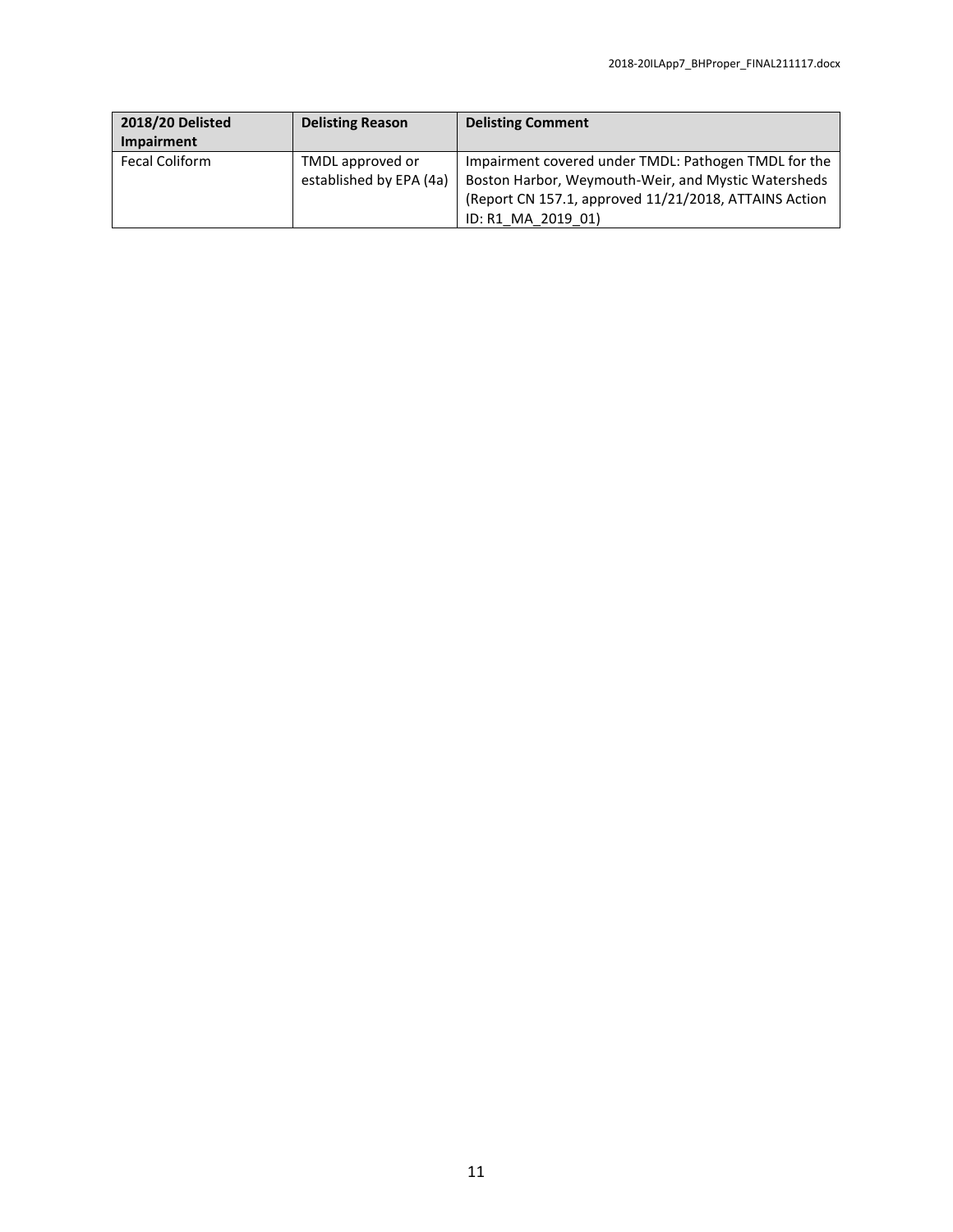### <span id="page-12-0"></span>Hull Bay (MA70-09)

| Location:                        | The area defined east of a line from Windmill Point, Hull to Bumkin |  |
|----------------------------------|---------------------------------------------------------------------|--|
|                                  | Island, Hull and from Bumkin Island to Sunset Point, Hull.          |  |
| AU Type:                         | <b>ESTUARY</b>                                                      |  |
| AU Size:                         | 2.48 SQUARE MILES                                                   |  |
| <b>Classification/Qualifier:</b> | SB: SFR                                                             |  |

| <b>2016 AU</b><br>Category | 2018/20<br><b>AU</b><br>Category | Impairment                      | <b>ATTAINS Action ID</b> | Impairment<br>Change<br>Summary |
|----------------------------|----------------------------------|---------------------------------|--------------------------|---------------------------------|
| 5                          |                                  | <b>Estuarine Bioassessments</b> |                          | Added                           |
| 5                          |                                  | <b>Fecal Coliform</b>           | R1 MA 2019 01            | Changed                         |

#### **Fish, other Aquatic Life and Wildlife Use: Not Supporting**

Eelgrass is considered a sentinel species for embayment health. In 1995 MassDEP's Eelgrass Mapping Project found that ~0.6% of Hull Bay had eelgrass bed habitat (~0.01162mi<sup>2</sup>). In 2013 the size of eelgrass beds was less (~0.00017mi<sup>2</sup>), despite a small rebound in 2007 but no eelgrass bed habitat was documented in 2017. The Aquatic Life Use for Hull Bay is assessed as Not Supporting due the complete loss of eelgrass bed habitat between 1995 and 2017 so the Estuarine Bioassessments Impairment is being added. The former alert for eelgrasss bed habitat loss is no longer needed.

| <b>2018/20 Delisted</b><br>Impairment | <b>Delisting Reason</b>                     | <b>Delisting Comment</b>                                                                                                                                                                   |
|---------------------------------------|---------------------------------------------|--------------------------------------------------------------------------------------------------------------------------------------------------------------------------------------------|
| <b>Fecal Coliform</b>                 | TMDL approved or<br>established by EPA (4a) | Impairment covered under TMDL: Pathogen TMDL for the<br>Boston Harbor, Weymouth-Weir, and Mystic Watersheds<br>(Report CN 157.1, approved 11/21/2018, ATTAINS Action<br>ID: R1 MA 2019 01) |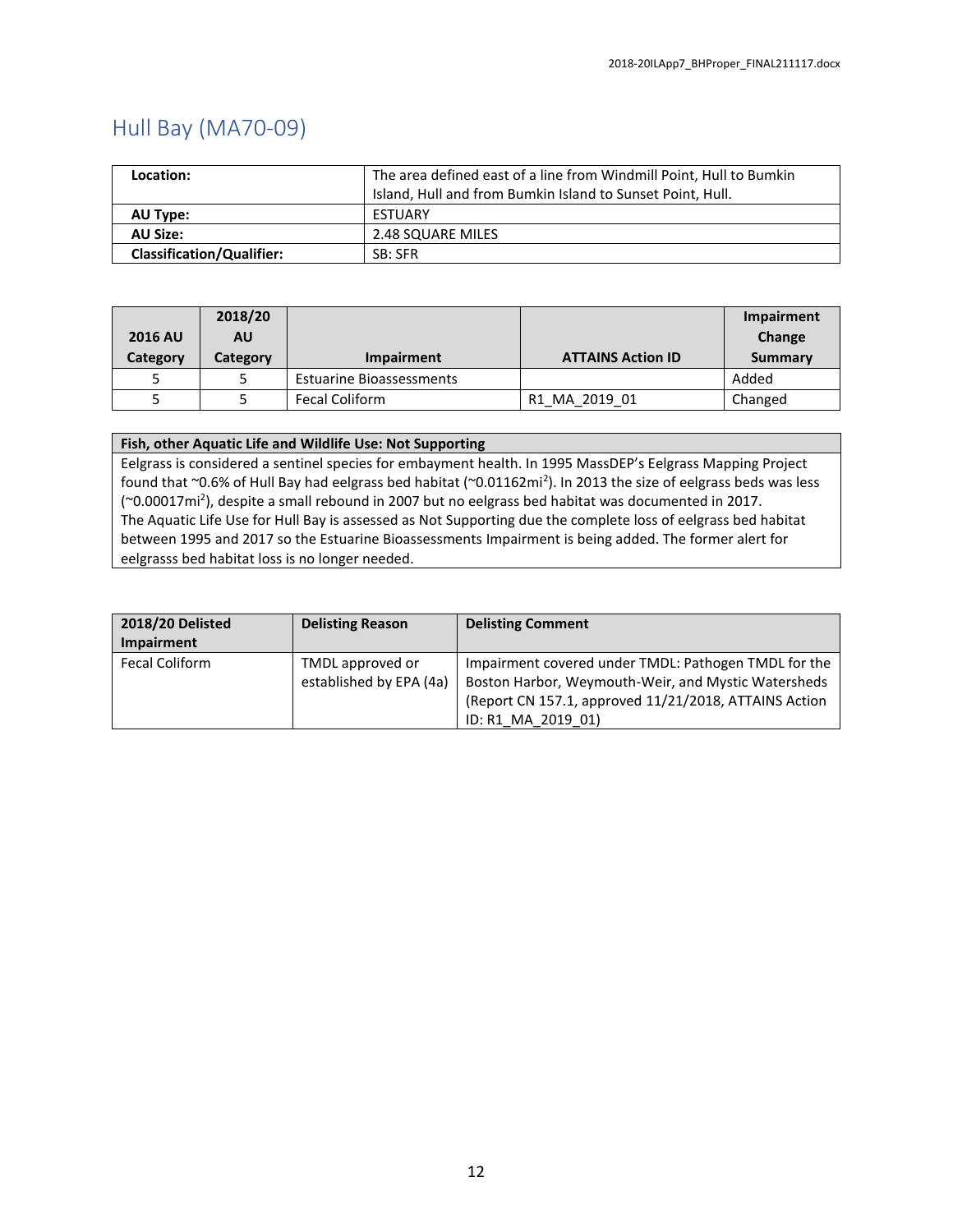# <span id="page-13-0"></span>Pleasure Bay (MA70-11)

| Location:                        | A semi-enclosed bay, the flow restricted through two channels between |  |
|----------------------------------|-----------------------------------------------------------------------|--|
|                                  | Castle and Head islands, Boston.                                      |  |
| AU Type:                         | <b>ESTUARY</b>                                                        |  |
| AU Size:                         | 0.22 SQUARE MILES                                                     |  |
| <b>Classification/Qualifier:</b> | SB: SFR                                                               |  |

|                 | 2018/20  |            |                          | Impairment |
|-----------------|----------|------------|--------------------------|------------|
| <b>2016 AU</b>  | AU       |            |                          | Change     |
| <b>Category</b> |          |            | <b>ATTAINS Action ID</b> |            |
|                 | Category | Impairment |                          | Summary    |

### **Fish, other Aquatic Life and Wildlife Use: Not Assessed**

No data are available to assess the Aquatic Life Use for Pleasure Bay, so it is Not Assessed.

| 2018/20 Delisted<br>Impairment | <b>Delisting Reason</b>                     | <b>Delisting Comment</b>                                                                                                                                                                   |
|--------------------------------|---------------------------------------------|--------------------------------------------------------------------------------------------------------------------------------------------------------------------------------------------|
| <b>Fecal Coliform</b>          | TMDL approved or<br>established by EPA (4a) | Impairment covered under TMDL: Pathogen TMDL for the<br>Boston Harbor, Weymouth-Weir, and Mystic Watersheds<br>(Report CN 157.1, approved 11/21/2018, ATTAINS Action<br>ID: R1 MA 2019 01) |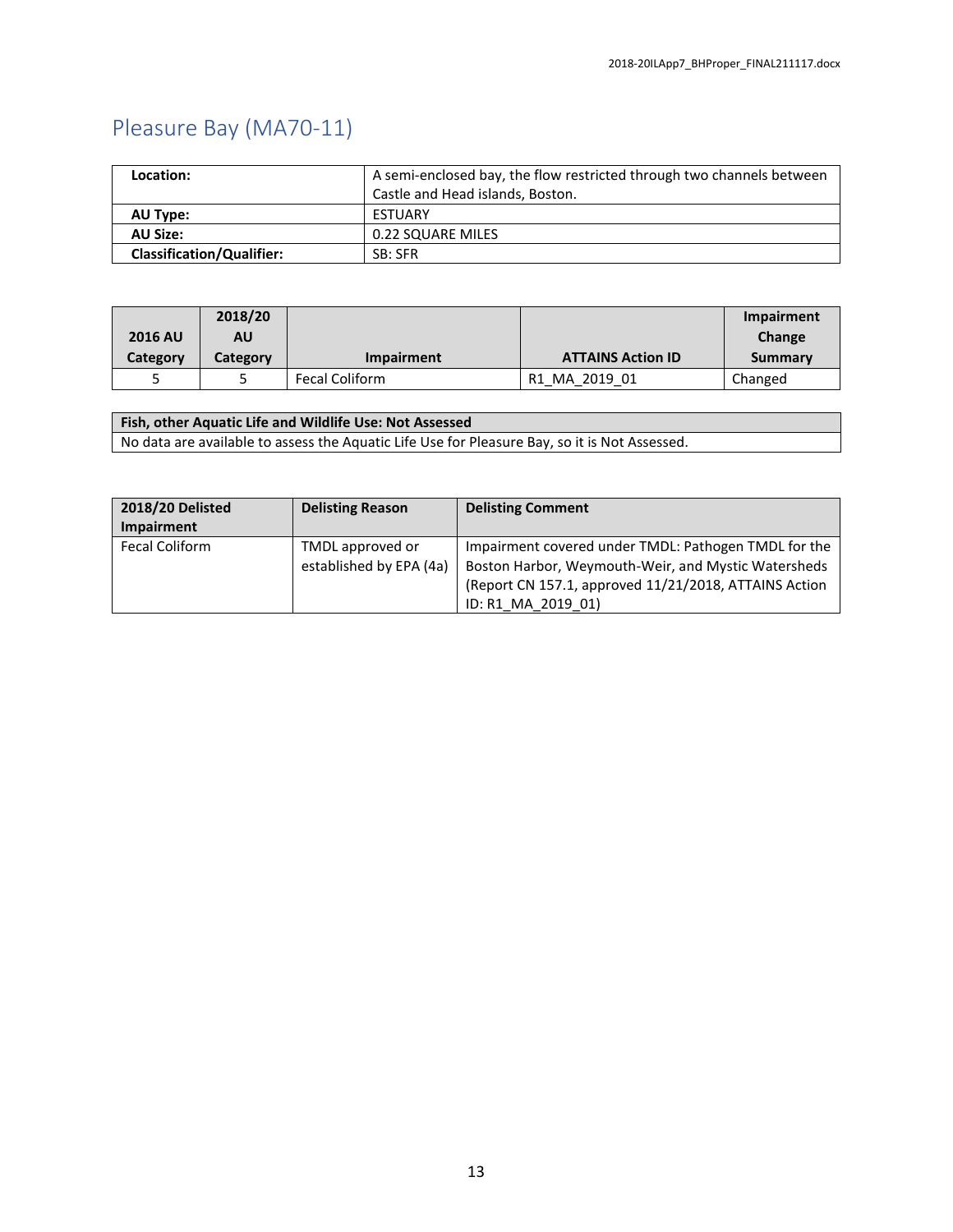# <span id="page-14-0"></span>Quincy Bay (MA70-04)

| Location:                        | From Bromfield Street near the Wollaston Yacht Club, northeast to N42 |  |
|----------------------------------|-----------------------------------------------------------------------|--|
|                                  | 17.3 W71 00.1, then southeast to Houghs Neck near Sea Street and      |  |
|                                  | Peterson Road (formerly referred to as the "Willows"), Quincy.        |  |
| AU Type:                         | <b>ESTUARY</b>                                                        |  |
| <b>AU Size:</b>                  | <b>1.52 SQUARE MILES</b>                                              |  |
| <b>Classification/Qualifier:</b> | SA: SFO                                                               |  |

| <b>2016 AU</b><br>Category | 2018/20<br><b>AU</b><br><b>Category</b> | Impairment     | <b>ATTAINS Action ID</b> | Impairment<br>Change<br>Summary |
|----------------------------|-----------------------------------------|----------------|--------------------------|---------------------------------|
|                            |                                         | Enterococcus   | R1 MA 2019 01            | Changed                         |
|                            |                                         | Fecal Coliform | R1 MA 2019 01            | Changed                         |

**Fish, other Aquatic Life and Wildlife Use: Fully Supporting**

From 2009 – 2018 MWRA staff conducted *in-situ* monitoring at one station (047: Wollaston Beach, off storm drains 7 and 8 at Sachem St). in this Quincy Bay AU (MA70-04). Depth ranged from 0.1m to 4.5m. Dissolved oxygen concentrations ranged between 4.91 and 13.21mg/L (n=421, including both surface and bottom measurements) with only one measurement below 5mg/L. DO% saturation was rarely above 125% (once in 2011 and 2018 and twice in 2013). The maximum temperature was 27.1°C (n=242) and pH ranged from 7.21 to 8.22SU (n=421).

The Aquatic Life Use of this Quincy Bay AU (MA70-04) is assessed as Fully Supporting based on the generally good water quality conditions documented by MRWA between 2009 and 2018.

| <b>2018/20 Delisted</b> | <b>Delisting Reason</b> | <b>Delisting Comment</b>                              |
|-------------------------|-------------------------|-------------------------------------------------------|
| Impairment              |                         |                                                       |
| Enterococcus            | TMDL approved or        | Impairment covered under TMDL: Pathogen TMDL for the  |
|                         | established by EPA (4a) | Boston Harbor, Weymouth-Weir, and Mystic Watersheds   |
|                         |                         | (Report CN 157.1, approved 11/21/2018, ATTAINS Action |
|                         |                         | ID: R1 MA 2019 01)                                    |
| <b>Fecal Coliform</b>   | TMDL approved or        | Impairment covered under TMDL: Pathogen TMDL for the  |
|                         | established by EPA (4a) | Boston Harbor, Weymouth-Weir, and Mystic Watersheds   |
|                         |                         | (Report CN 157.1, approved 11/21/2018, ATTAINS Action |
|                         |                         | ID: R1_MA_2019 01)                                    |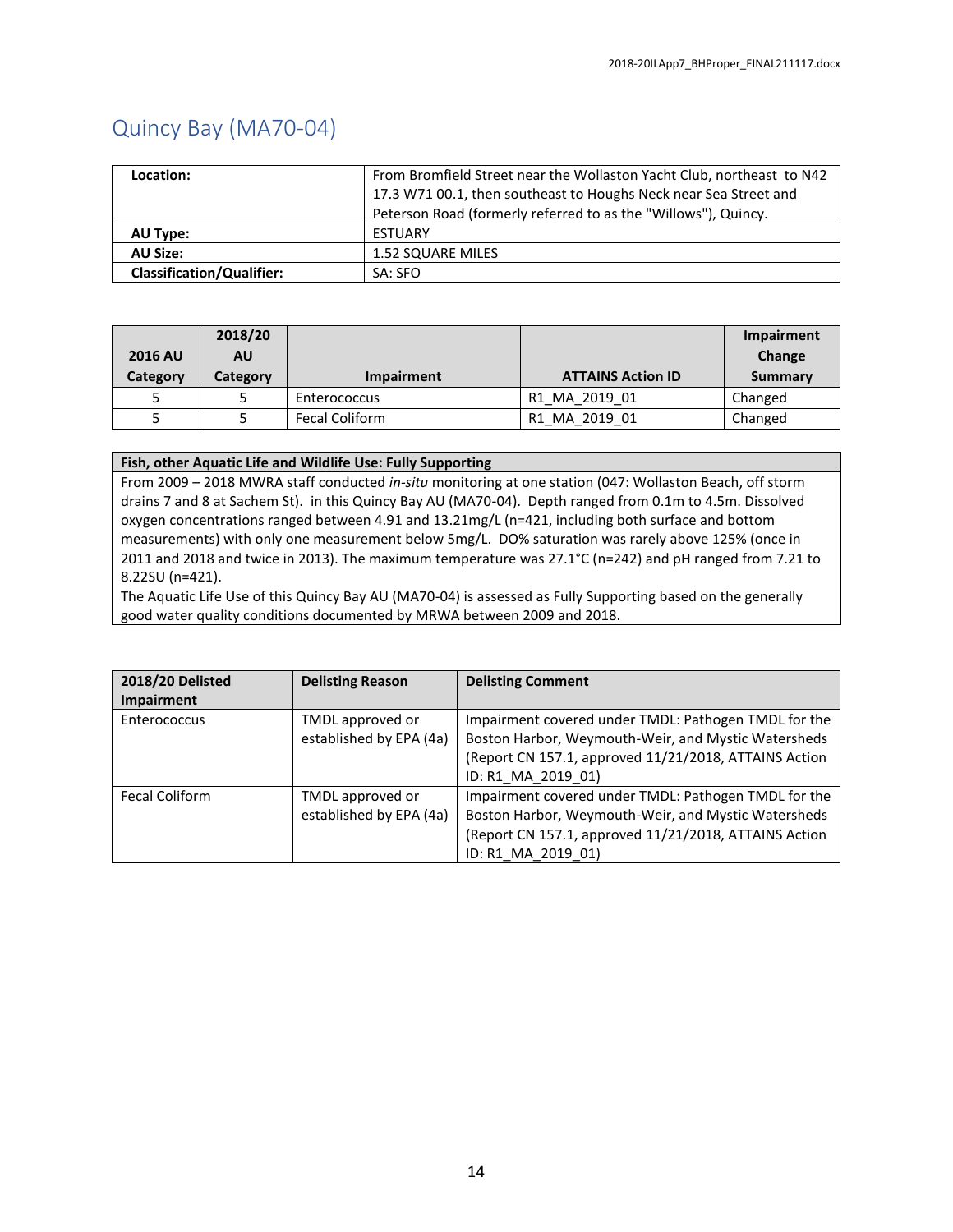# <span id="page-15-0"></span>Quincy Bay (MA70-05)

| Location:                        | Quincy Bay, north of the class SA waters (segment MA70-04), Quincy to |  |
|----------------------------------|-----------------------------------------------------------------------|--|
|                                  | the line between Moon Head and Nut Island, Quincy.                    |  |
| AU Type:                         | <b>ESTUARY</b>                                                        |  |
| <b>AU Size:</b>                  | 4.41 SQUARE MILES                                                     |  |
| <b>Classification/Qualifier:</b> | SB: SFR                                                               |  |

| <b>2016 AU</b> | 2018/20<br><b>AU</b> |                       | <b>ATTAINS Action ID</b> | Impairment<br>Change |
|----------------|----------------------|-----------------------|--------------------------|----------------------|
| Category       | Category             | Impairment            |                          | Summary              |
|                |                      | Enterococcus          | R1 MA 2019 01            | Changed              |
|                |                      | <b>Fecal Coliform</b> | MA 2019 01<br>R1         | Changed              |

#### **Fish, other Aquatic Life and Wildlife Use: Fully Supporting**

Benthic macroinvertebrate sampling (and sediment analysis) has been conducted in Boston Harbor since 1991. In 2018 Sediment Profile Imaging was conducted at seven stations, including six reconnaissance and one traditional station (T07) in this Quincy Bay AU (MA70-05). Sediment at this site was comprised of nearly equal proportions of sand and silt-clay. This site has typically supported low infaunal abundance (compared to other areas in the harbor) and from 2017 to 2018 a decrease in mean total abundance was observed. Species richness, which reached unusual peaks in 2013 and 2016, exhibited typical species richness in 2018. Variability in abundance from year to year is considered to be related more to normal physical disturbances than organic stress. Abundances of the sewage tracer bacterium *Clostridium perfringens* (normalized to percent fines) at T07 during 2018, were generally low when compared to historic data. From 2009-2018 MWRA staff conducted *in-situ* and nutrient monitoring at one site in this Quincy Bay AU (MA70-05) (139: Off Hangmans Island). Depth ranged from 0.1 to 7m. Dissolved oxygen concentrations ranged from 6.7 to 12.6mg/L (n=468, including both surface and bottom measurements) with saturations ranging from 79.9 to 133.3% (rarely above 125%). The maximum temperature was 22.98°C (n=158) and pH ranged from 7.4 to 8.3 SU (n=468). Chlorophyll *a* concentration ranged between 0.24 and 16.5µg/L (n=471, overall average 3.37µg/L, summer average 3.47µg/L) and were infrequently >10µg/L (exception 2017 with three surface measurements above 10µg/L representing slightly >10% of the samples). The seasonal average total nitrogen concentrations were all below 0.4mg/L (range 0.209 to 0.278mg/L, n= 197), with an overall year-round average of 0.252mg/L (n=234).

The Aquatic Life Use of this Quincy Bay AU (MA70-05) is assessed as Fully Supporting based on the MRWA 2008 – 2018 monitoring data indicative of a fairly stable benthic community and good water quality conditions.

| 2018/20 Delisted<br>Impairment | <b>Delisting Reason</b>                     | <b>Delisting Comment</b>                                                                                                                                                                   |
|--------------------------------|---------------------------------------------|--------------------------------------------------------------------------------------------------------------------------------------------------------------------------------------------|
| Enterococcus                   | TMDL approved or<br>established by EPA (4a) | Impairment covered under TMDL: Pathogen TMDL for the<br>Boston Harbor, Weymouth-Weir, and Mystic Watersheds<br>(Report CN 157.1, approved 11/21/2018, ATTAINS Action<br>ID: R1 MA 2019 01) |
| <b>Fecal Coliform</b>          | TMDL approved or<br>established by EPA (4a) | Impairment covered under TMDL: Pathogen TMDL for the<br>Boston Harbor, Weymouth-Weir, and Mystic Watersheds<br>(Report CN 157.1, approved 11/21/2018, ATTAINS Action<br>ID: R1 MA 2019 01) |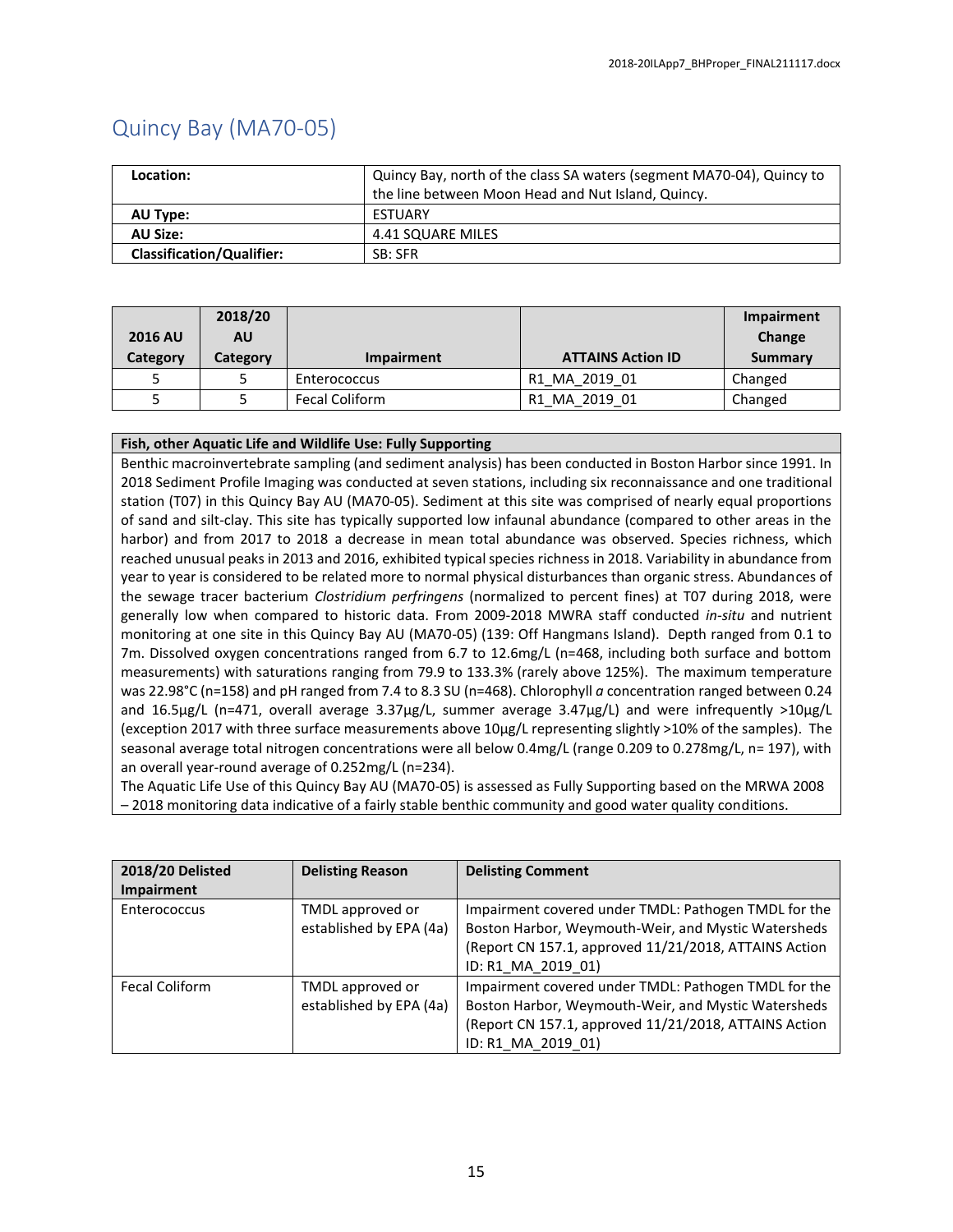# <span id="page-16-0"></span>Winthrop Bay (MA70-10)

| Location:                        | From the tidal flats at Coleridge Street, Boston (East Boston) to a line |  |
|----------------------------------|--------------------------------------------------------------------------|--|
|                                  | between Logan International Airport and Point Shirley,                   |  |
|                                  | Boston/Winthrop.                                                         |  |
| AU Type:                         | <b>ESTUARY</b>                                                           |  |
| AU Size:                         | 1.65 SQUARE MILES                                                        |  |
| <b>Classification/Qualifier:</b> | SB: SFR                                                                  |  |

| <b>2016 AU</b><br>Category | 2018/20<br><b>AU</b><br>Category | Impairment            | <b>ATTAINS Action ID</b> | Impairment<br>Change<br>Summary |
|----------------------------|----------------------------------|-----------------------|--------------------------|---------------------------------|
|                            |                                  | Enterococcus          | R1 MA 2019 01            | Changed                         |
|                            |                                  | <b>Fecal Coliform</b> | R1 MA 2019 01            | Changed                         |

#### **Fish, other Aquatic Life and Wildlife Use: Fully Supporting**

One modified acute and chronic whole effluent toxicity test using *Menidia beryllina* was conducted on a grab sample from the Logan International Airport (NPDES # MA0000787, Outfall 001B) during a wet weather deicing episode in April 2011. The test results were as follows: LC<sub>50</sub> 100%, ANOEC and CNOEC 25% effluent. From 2009 -2018 MWRA staff conducted *in-situ* monitoring at one site in Winthrop Bay (130 at Green Can #1 - in channel between Snake Island and Logan International Airport). Depth ranged from 3.5 to 11.5m. Dissolved oxygen concentrations ranged between 6.6 and 12.4mg/L (n=439, including both surface and bottom measurements). Saturations were occasionally slightly above 125% (but only in a few sampling events in 2013, 2014 and 2018, ~2% samples). The maximum temperature was 23.8°C (n=254) and pH ranged from 6.7 to 8.3 SU (n=432). The Aquatic Life Use for Winthrop Bay is assessed as Fully Supporting based on the generally good water quality conditions documented by MRWA between 2009 and 2018.

| <b>2018/20 Delisted</b><br>Impairment | <b>Delisting Reason</b>                     | <b>Delisting Comment</b>                                                                                                                                                                   |
|---------------------------------------|---------------------------------------------|--------------------------------------------------------------------------------------------------------------------------------------------------------------------------------------------|
| Enterococcus                          | TMDL approved or<br>established by EPA (4a) | Impairment covered under TMDL: Pathogen TMDL for the<br>Boston Harbor, Weymouth-Weir, and Mystic Watersheds<br>(Report CN 157.1, approved 11/21/2018, ATTAINS Action<br>ID: R1 MA 2019 01) |
| <b>Fecal Coliform</b>                 | TMDL approved or<br>established by EPA (4a) | Impairment covered under TMDL: Pathogen TMDL for the<br>Boston Harbor, Weymouth-Weir, and Mystic Watersheds<br>(Report CN 157.1, approved 11/21/2018, ATTAINS Action<br>ID: R1 MA 2019 01) |